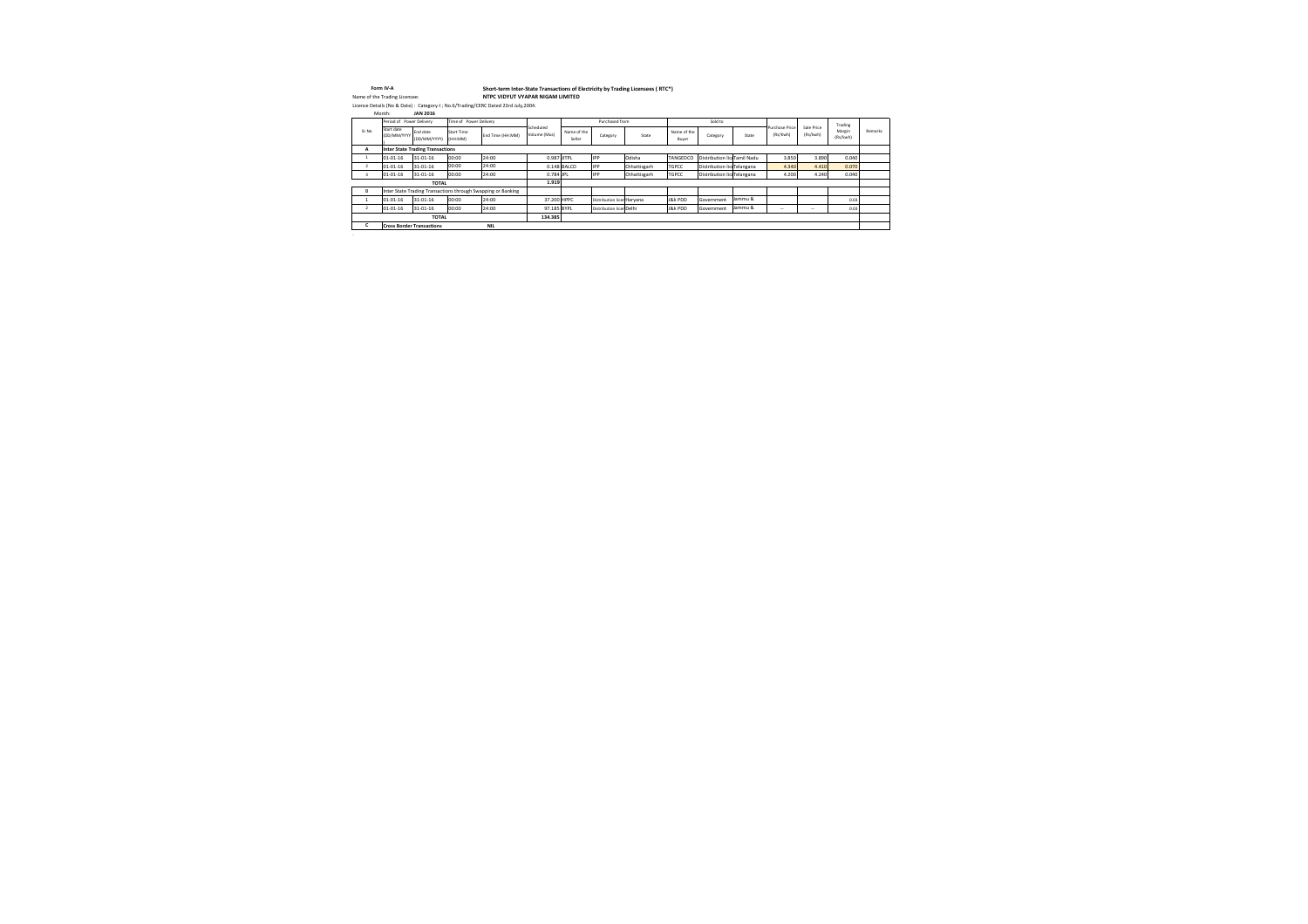| Form IV-B |                               |                           |                                                                                   |                              | Short-term Inter-State Transactions of Electricity by Trading Licensees (Peak*) |              |                       |                |                      |                      |                          |           |                       |            |                    |         |
|-----------|-------------------------------|---------------------------|-----------------------------------------------------------------------------------|------------------------------|---------------------------------------------------------------------------------|--------------|-----------------------|----------------|----------------------|----------------------|--------------------------|-----------|-----------------------|------------|--------------------|---------|
|           | Name of the Trading Licensee: |                           |                                                                                   |                              | NTPC VIDYUT VYAPAR NIGAM LIMITED                                                |              |                       |                |                      |                      |                          |           |                       |            |                    |         |
|           |                               |                           | Licence Details (No & Date): Category-I; No.6/Trading/CERC Dated 23rd July, 2004. |                              |                                                                                 |              |                       |                |                      |                      |                          |           |                       |            |                    |         |
|           | Month:                        |                           | <b>JAN 2016</b>                                                                   |                              |                                                                                 |              |                       |                |                      |                      |                          |           |                       |            |                    |         |
|           |                               |                           | Period of Power Delivery                                                          |                              | Time of Power Delivery                                                          | Scheduled    |                       | Purchased from |                      |                      | Sold to                  |           | <b>Purchase Price</b> | Sale Price | Trading            |         |
| Sr.No     |                               | Start date<br>(DD/MM/YYYY | End date<br>(DD/MM/YYYY)                                                          | <b>Start Time</b><br>(HH:MM) | End Time (HH:MM)                                                                | Volume (Mus) | Name of the<br>Seller | Category       | State                | Name of the<br>Buyer | Category                 | State     | (Rs/Kwh)              | (Rs/kwh)   | Margin<br>(Rs/kwh) | Remarks |
| A         |                               |                           | Inter State Trading Transactions:                                                 | <b>NIL</b>                   |                                                                                 |              |                       |                |                      |                      |                          |           |                       |            |                    |         |
| В         |                               |                           |                                                                                   |                              | Inter State Trading Transactions through Swapping or Banking Arrangement:       |              |                       |                |                      |                      |                          |           |                       |            |                    |         |
|           | 01-01-16                      |                           | 31-01-16                                                                          | 18:00                        | 21:00                                                                           |              | 0.100 J&k PDD         | Government     | Jammu & Kashmir BYPL |                      | Distribution licen Delhi |           |                       |            | 0.014              |         |
|           |                               | 18-01-2016                | 26-01-2016                                                                        | 17:00                        | 24:00                                                                           |              | 1.485 TSECL           | Government     | Tripura              | MeECL                | Government               | Meghalaya |                       |            | 0.040              |         |
|           |                               |                           |                                                                                   |                              |                                                                                 | 1.585        |                       |                |                      |                      |                          |           |                       |            |                    |         |
| U         |                               |                           | <b>Cross Border Transactions</b>                                                  |                              | <b>NIL</b>                                                                      |              |                       |                |                      |                      |                          |           |                       |            |                    |         |

\* Peak = Peak Period (Evening Peak from 17:00hrs to 23:00hrs). Peak period may be revised by the commission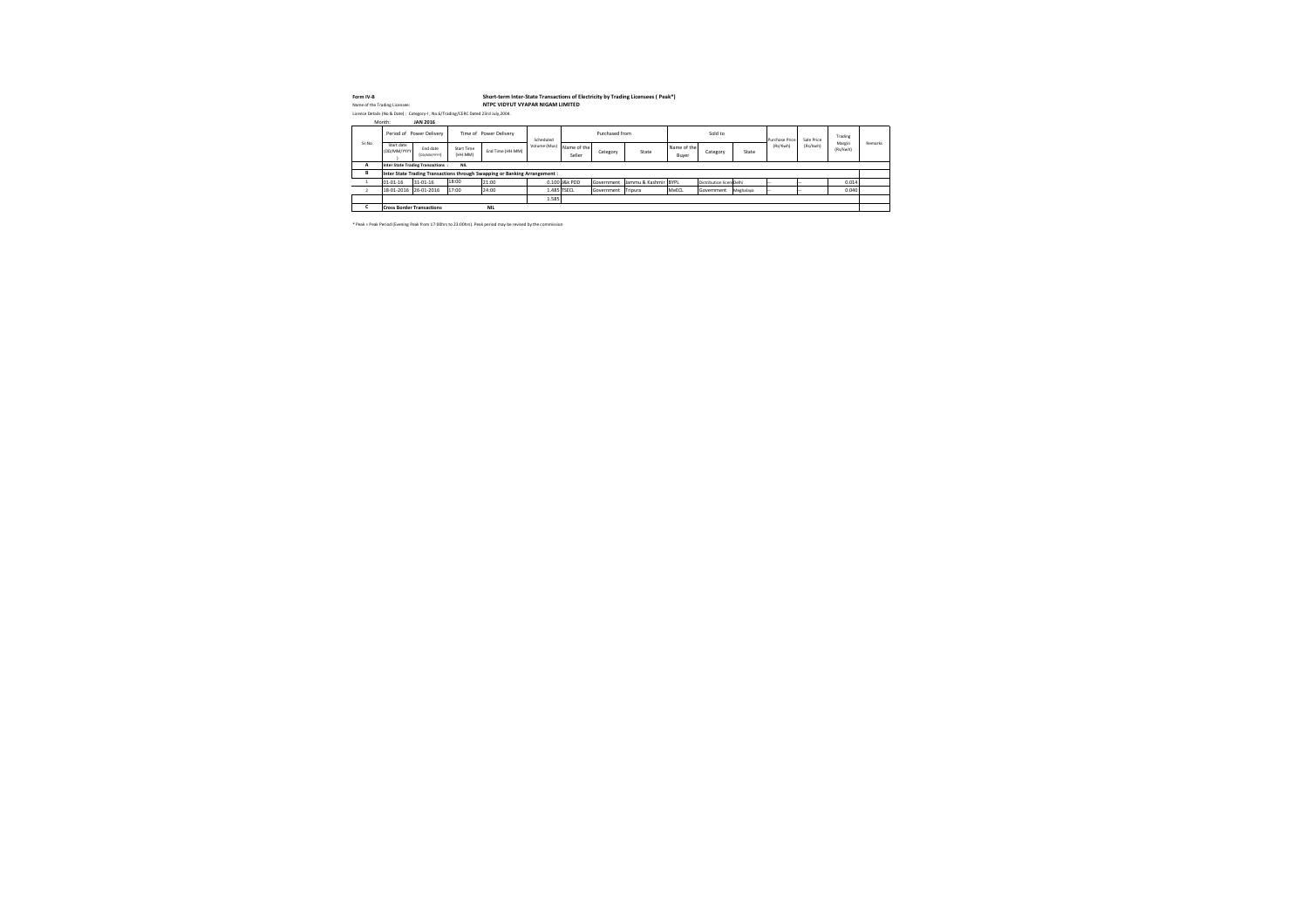| Form IV-C |                                                                                     |                                           | Short-term Inter-State Transactions of Electricity by Trading Licensees (Other than Peak & RTC) |              |                       |                |       |                      |          |       |                                            |            |                    |         |
|-----------|-------------------------------------------------------------------------------------|-------------------------------------------|-------------------------------------------------------------------------------------------------|--------------|-----------------------|----------------|-------|----------------------|----------|-------|--------------------------------------------|------------|--------------------|---------|
|           | Name of the Trading Licensee:                                                       |                                           | NTPC VIDYUT VYAPAR NIGAM LIMITED                                                                |              |                       |                |       |                      |          |       |                                            |            |                    |         |
|           | Licence Details (No & Date) : Category-I ; No.6/Trading/CERC Dated 23rd July, 2004. |                                           |                                                                                                 |              |                       |                |       |                      |          |       |                                            |            |                    |         |
| Month:    | <b>JAN 2016</b>                                                                     |                                           |                                                                                                 |              |                       |                |       |                      |          |       |                                            |            |                    |         |
|           | Period of Power Delivery                                                            | Time of Power Delivery                    |                                                                                                 | Scheduled    |                       | Purchased from |       |                      | Sold to  |       | <b>Purchase Price</b>                      | Sale Price | Trading            |         |
| Sr.No     | End date<br>Start date<br>(DD/MM/YYYY)                                              | <b>Start Time</b><br>(DD/MM/YYYY) (HH:MM) | End Time (HH:MM)                                                                                | Volume (Mus) | Name of the<br>Seller | Category       | State | Name of the<br>Buyer | Category | State | (Rs/Kwh)                                   | (Rs/kwh)   | Margin<br>(Rs/kwh) | Remarks |
| A         | <b>Inter State Trading Transactions</b>                                             |                                           |                                                                                                 |              |                       |                |       |                      |          |       |                                            |            |                    |         |
|           |                                                                                     |                                           |                                                                                                 |              |                       |                |       |                      |          |       |                                            |            |                    |         |
|           |                                                                                     |                                           |                                                                                                 |              |                       |                |       |                      |          |       |                                            |            |                    |         |
|           | <b>TOTAL</b>                                                                        |                                           |                                                                                                 | 0.000        |                       |                |       |                      |          |       |                                            |            |                    |         |
| B         | Inter State Trading Transactions through Swapping or Banking Arrangement            |                                           |                                                                                                 |              |                       |                |       |                      |          |       |                                            |            |                    |         |
|           | <b>TOTAL</b>                                                                        |                                           |                                                                                                 |              |                       |                |       |                      |          |       |                                            |            |                    |         |
|           | <b>Cross Border Transactions</b>                                                    |                                           |                                                                                                 |              |                       |                |       |                      |          |       |                                            |            |                    |         |
|           | <b>TOTAL</b>                                                                        |                                           |                                                                                                 | <b>NIL</b>   |                       |                |       |                      |          |       |                                            |            |                    |         |
|           |                                                                                     |                                           |                                                                                                 |              |                       |                |       |                      |          |       | $\alpha$ is the set of the set of $\alpha$ |            |                    |         |

 $$ =$  Purchase Price at Buyer periphery  $$ # =$  Purchase Price at seller periphery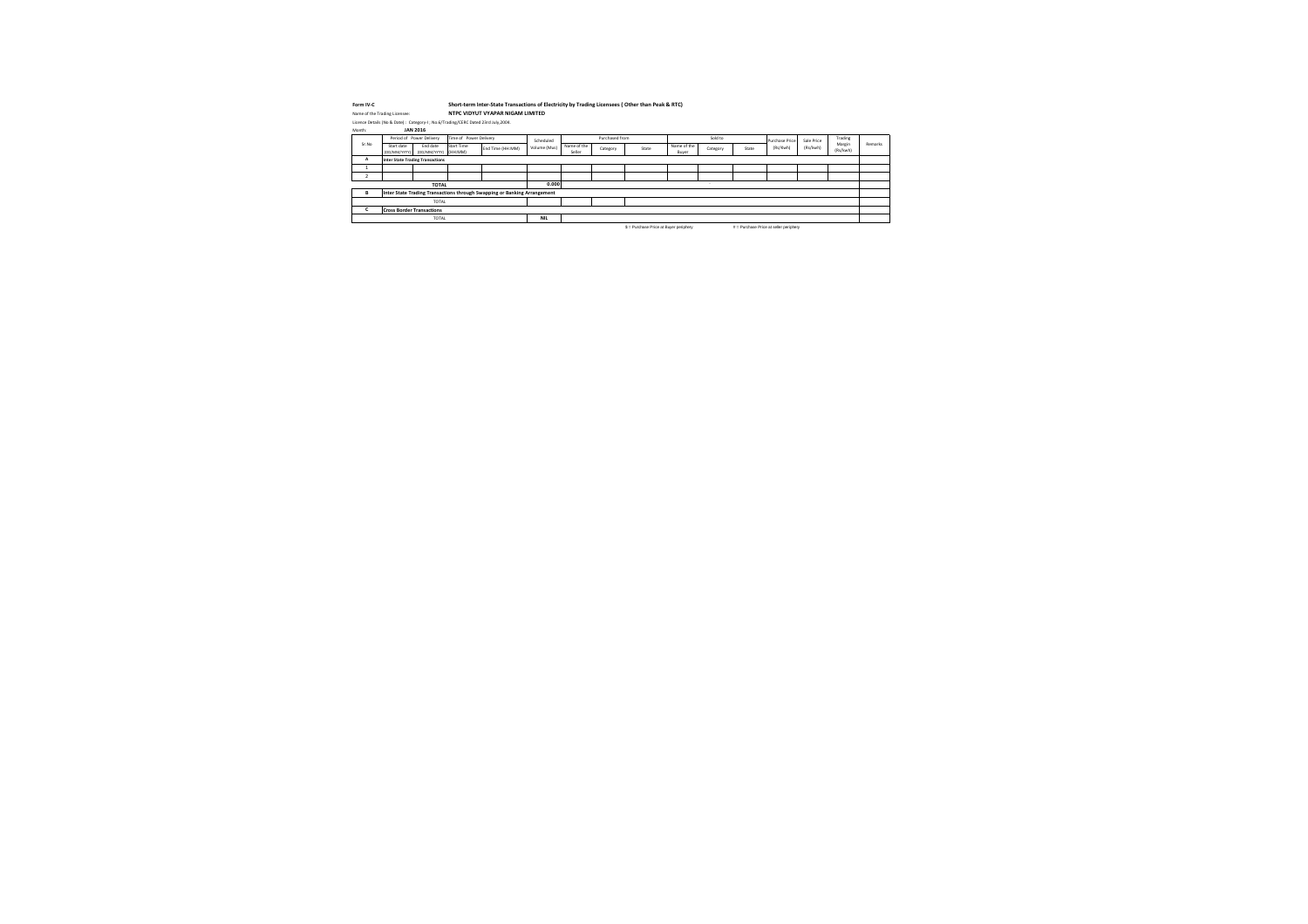Name of the Trading Licensee: **NTPC VIDYUT VYAPAR NIGAM LIMITED**

| Name of the Trading Licensee:<br>Licence Details (No & Date): Category-I; No.6/Trading/CERC Dated 23rd July, 2004. | Form IV-D |                 | Long-term Inter-State Transactio |
|--------------------------------------------------------------------------------------------------------------------|-----------|-----------------|----------------------------------|
|                                                                                                                    |           |                 | <b>NTPC VIDYUT VYAPAR N</b>      |
|                                                                                                                    |           |                 |                                  |
|                                                                                                                    | Month:    | <b>DEC-2015</b> |                                  |
|                                                                                                                    |           |                 | <b>Actually Scheduled Volur</b>  |

| Month:          |                                  | <b>DEC-2015</b>                                   |                        |                                                                                                           |                               |                                |                              |                                          |                      |                                                      |                              |                                             |                                            |                              | <b>FORM IV-D</b>             |                   |
|-----------------|----------------------------------|---------------------------------------------------|------------------------|-----------------------------------------------------------------------------------------------------------|-------------------------------|--------------------------------|------------------------------|------------------------------------------|----------------------|------------------------------------------------------|------------------------------|---------------------------------------------|--------------------------------------------|------------------------------|------------------------------|-------------------|
|                 |                                  |                                                   |                        | <b>Actually Scheduled Volume</b>                                                                          |                               |                                | Purchased From               |                                          |                      | Sold To                                              |                              |                                             | Purchase Price                             |                              | Sale Price                   |                   |
| Sr. No.         |                                  | Period of transaction                             | NVVN-Solar<br>Power    | NVVN-Coal Power                                                                                           | <b>Total Bundled</b><br>Power | Name of<br>Seller              | Category                     | State                                    | Name of<br>Buyer     | Category                                             | State                        | Wtd. Avg.<br>Rate of<br>NVVN-Solar<br>Power | *Wtd.<br>Avg.Rate of<br>NVVN-Coal<br>Power | <b>Bundled</b><br>Power Rate | <b>Bundled</b><br>Power Rate | Trading<br>Margin |
|                 | Date From                        | Date To                                           | <b>MUs</b>             | <b>MUs</b>                                                                                                | <b>MUs</b>                    |                                |                              |                                          |                      |                                                      |                              | Rs / kWh                                    | Rs / kWh                                   | Rs / kWh                     | Rs / kWh                     | Rs / kWh          |
|                 |                                  | A. Inter-State & Intra-State Trading Transactions |                        |                                                                                                           |                               |                                |                              |                                          |                      |                                                      |                              |                                             |                                            |                              |                              |                   |
|                 | 1-Dec-15                         | 31-Dec-15                                         | 10.567                 | 65.691                                                                                                    | 76.258                        |                                |                              |                                          | <b>JVVNL</b>         | Distribution li Rajasthan                            |                              |                                             |                                            |                              |                              |                   |
| $\overline{2}$  | 1-Dec-15                         | 31-Dec-15                                         | 8.454                  | 52.553                                                                                                    | 61.006                        |                                |                              |                                          | <b>JdVVNL</b>        | Distribution li Rajasthan                            |                              |                                             | 2.752                                      | 3.843                        | 3.913                        | 0.07              |
| 3               | 1-Dec-15                         | 31-Dec-15                                         | 7.397                  | 45.984                                                                                                    | 53.381                        |                                |                              | <b>Solar Projects</b>                    | <b>AVVNL</b>         | Distribution li Rajasthan                            |                              |                                             |                                            |                              |                              |                   |
| $\overline{4}$  | 1-Dec-15                         | 31-Dec-15                                         | 4.697                  | 19.928                                                                                                    | 24.625                        |                                |                              | located in Rajasthan, PSPCL              |                      | Distribution li Punjab                               |                              |                                             | 2.742                                      | 4.245                        | 4.315                        | 0.07              |
| $5\overline{)}$ | 1-Dec-15                         | 31-Dec-15                                         | 10.726                 | 47.400                                                                                                    | 58.127                        | <b>NVVN-</b>                   |                              | Punjab, Uttar                            | UPPCL                | Distribution                                         | liU P                        |                                             | 2.765                                      | 4.215                        | 4.285                        | 0.07              |
| 6               | 1-Dec-15                         | 31-Dec-15                                         | 2.539                  | 9.431                                                                                                     | 11.971                        | Solar                          |                              | Pradesh, Karnataka,<br>Orissa, Andhra    | <b>DVC</b>           | Government DVC                                       |                              |                                             | 3.615                                      | 5.102                        | 5.172                        | 0.07              |
| $\overline{7}$  | 1-Dec-15                         | 31-Dec-15                                         | 2.491                  | 10.015                                                                                                    | 12.506                        | Power from                     |                              | Pradesh, Tamil Nadu, GRIDCO              |                      | Distribution                                         | li <b>O</b> rissa            |                                             | 3.417                                      | 4.853                        | 4.923                        | 0.07              |
| 8               | $1-Dec-15$                       | 31-Dec-15                                         | 6.461                  | 30.512                                                                                                    | 36.973                        | Solar                          |                              | Maharashtra                              | <b>WBSEDCI</b>       | Distribution                                         | li West Bengal               |                                             | 3.282                                      | 4.565                        | 4.635                        | 0.07              |
| 9               | 1-Dec-15                         | 31-Dec-15                                         | 0.593                  | 2.603                                                                                                     | 3.196                         | Projects                       |                              | ጼ<br><b>Northern Region:</b>             | <b>APDCL</b>         | Distribution li Assam                                |                              |                                             | 3.440                                      | 4.772                        | 4.842                        | 0.07              |
| 10 <sup>°</sup> | 1-Dec-15                         | 31-Dec-15                                         | 2.759                  | 12.462                                                                                                    | 15.221                        | (JNNSM                         |                              | FGUTPS-1,2 &3,                           | <b>MSEDCL</b>        | Distribution                                         | li Maharashtra               |                                             | 2.282                                      | 3.794                        | 3.864                        | 0.07              |
| 11              | 1-Dec-15                         | 31-Dec-15                                         | 3.275                  | 14.814                                                                                                    | 18.089                        | Phase-I)<br>&                  | Generators                   | NCTPS-2, RhTPS-1,2 CSPDCL                |                      | Distribution                                         | li Chhatisgarh               | 10.6226                                     | 2.285                                      | 3.794                        | 3.864                        | 0.07              |
| 12              | $1-Dec-15$                       | 31-Dec-15                                         | 3.211                  | 20.798                                                                                                    | 24.009                        | <b>NVVN-Coal</b>               |                              | &3, SSTPS-1,<br><b>Western Region =</b>  | <b>TSSPDCL</b>       | Distribution                                         | li Telangana                 |                                             | 2.724                                      | 3.781                        | 3.851                        | 0.07              |
| 13              | 1-Dec-15                         | 31-Dec-15                                         | 1.341                  | 8.682                                                                                                     | 10.022                        | Power from                     |                              | KSTPS-1 &3, MSTPS-                       | <b>TSNPDCL</b>       | Distribution                                         | li <b>Telangana</b>          |                                             |                                            |                              |                              |                   |
| 14              | 1-Dec-15                         | 31-Dec-15                                         | 1.088                  | 8.617                                                                                                     | 9.706                         | unallocated                    |                              | 1, SPTPS-1&2, VSTPS-APEPDCL              |                      |                                                      | Distribution li Andhra Prade |                                             | 2.750                                      | 3.633                        | 3.703                        | 0.07              |
| 15              | 1-Dec-15                         | 31-Dec-15                                         | 2.087                  | 16.528                                                                                                    | 18.615                        | quota of                       |                              | 1,2,3 4 & 5                              | <b>APSPDCL</b>       |                                                      | Distribution li Andhra Prade |                                             |                                            |                              |                              |                   |
| 16              | 1-Dec-15                         | 31-Dec-15                                         | 0.490                  | 3.250                                                                                                     | 3.740                         | <b>NTPC</b><br><b>Stations</b> |                              | Southern Region =<br>RSTPS-1&3, TSTPS-2, |                      | TANGEDCODistribution                                 | li Tamil Nadu                |                                             | 2.750                                      | 3.781                        | 3.851                        | 0.07              |
| 17              | $1-Dec-15$                       | 31-Dec-15                                         | 4.266                  | 21.659                                                                                                    | 25.924                        |                                |                              | SMPTS-2, Eastern BESCOM                  |                      | Distribution li Karnataka                            |                              |                                             |                                            |                              |                              |                   |
| 18              | 1-Dec-15                         | 31-Dec-15                                         | 1.222                  | 6.206                                                                                                     | 7.429                         |                                |                              | Region =FSTPS-1&3, GESCOM                |                      | Distribution                                         | li Karnataka                 |                                             |                                            |                              |                              |                   |
| 19              | $1-Dec-15$                       | 31-Dec-15                                         | 1.724                  | 8.753                                                                                                     | 10.477                        |                                |                              | KhTPS-1&2, TSTPS-1                       | <b>HESCOM</b>        | Distribution                                         | li Karnataka                 |                                             | 2.726                                      | 4.025                        | 4.095                        | 0.07              |
| 20              | 1-Dec-15                         | 31-Dec-15                                         | 0.754                  | 3.827                                                                                                     | 4.581                         |                                |                              |                                          | <b>MESCOM</b>        | Distribution li Karnataka                            |                              |                                             |                                            |                              |                              |                   |
| 21              | 1-Dec-15                         | 31-Dec-15                                         | 0.943                  | 4.790                                                                                                     | 5.734                         |                                |                              |                                          | <b>CESC</b>          | Distribution                                         | li Karnataka                 |                                             |                                            |                              |                              |                   |
|                 | <b>Total</b>                     |                                                   | 77.086                 | 414.504                                                                                                   | 491.590                       |                                |                              |                                          |                      |                                                      |                              |                                             |                                            |                              |                              |                   |
|                 |                                  |                                                   |                        | * Wtd. Average Rate for Power from NTPC Stations as per CERC tariff based on scheduled energy by Discoms. |                               |                                |                              |                                          |                      |                                                      |                              |                                             |                                            |                              |                              |                   |
| B               |                                  |                                                   |                        | Inter State Trading Transactions through Swapping or Banking Arrangement                                  |                               |                                |                              | <b>NIL</b>                               |                      |                                                      |                              |                                             |                                            |                              |                              |                   |
| Month:          |                                  | <b>JAN 2016</b>                                   |                        |                                                                                                           |                               |                                |                              |                                          |                      |                                                      |                              |                                             |                                            |                              |                              |                   |
| C               | <b>Cross Border Transactions</b> |                                                   |                        |                                                                                                           |                               |                                |                              |                                          |                      |                                                      |                              |                                             |                                            |                              |                              |                   |
| 1               | $01 - 01 - 16$                   | 31-01-16                                          | 00:00                  | 24:00                                                                                                     | 166.110                       | <b>NTPC Stations</b>           | Generator                    | <b>ISGS</b>                              | NVVN A/c BPDE        | Nodal agency                                         | for Bangladesh               | $2.249$ #                                   |                                            |                              |                              |                   |
|                 |                                  | <b>TOTAL</b>                                      |                        |                                                                                                           | 166.110                       |                                |                              |                                          |                      |                                                      |                              |                                             |                                            |                              |                              |                   |
|                 |                                  |                                                   |                        |                                                                                                           |                               |                                |                              |                                          |                      | # As per CERC notified tariff of respective stations |                              |                                             |                                            |                              |                              |                   |
|                 |                                  | <b>Medium term Inter State Trading</b>            |                        |                                                                                                           |                               |                                |                              |                                          |                      |                                                      |                              |                                             |                                            |                              |                              |                   |
|                 |                                  | Period of Power Delivery                          | Time of Power Delivery |                                                                                                           | Scheduled                     |                                | Purchased from               |                                          |                      | Sold to                                              |                              | Sale Price                                  |                                            |                              |                              |                   |
| Sr.No           | Start date<br>(DD/MM/YYYY)       | End date<br>(DD/MM/YYYY)                          | Start Time<br>(HH:MM)  | End Time (HH:MM)                                                                                          | Volume (Mus)                  | Name of the<br>Seller          | Category                     | State                                    | Name of the<br>Buyer | Category                                             | State                        | (Rs/kwh)                                    |                                            |                              |                              |                   |
| 1               | $01 - 01 - 16$                   | 31-01-16                                          | 00:00                  | 24:00                                                                                                     | 154.824 CSPDCL                |                                | Distribution licChhattisgarh |                                          | <b>KSEB</b>          | Distribution licen: Kerala                           |                              | 4.140                                       |                                            |                              |                              |                   |
| $\overline{2}$  | $01 - 01 - 16$                   | 31-01-16                                          | 07:30                  | 18:30                                                                                                     | 1.015 JCFPL                   |                                | <b>IPP</b>                   | Gujarat                                  | Govt. of GOA         | Government                                           | <b>GOA</b>                   |                                             | 7.990 Solar Power                          |                              |                              |                   |
|                 | 155.839<br>TOTAL                 |                                                   |                        |                                                                                                           |                               |                                |                              |                                          |                      |                                                      |                              |                                             |                                            |                              |                              |                   |

### **Form Interate By Trading Licensees**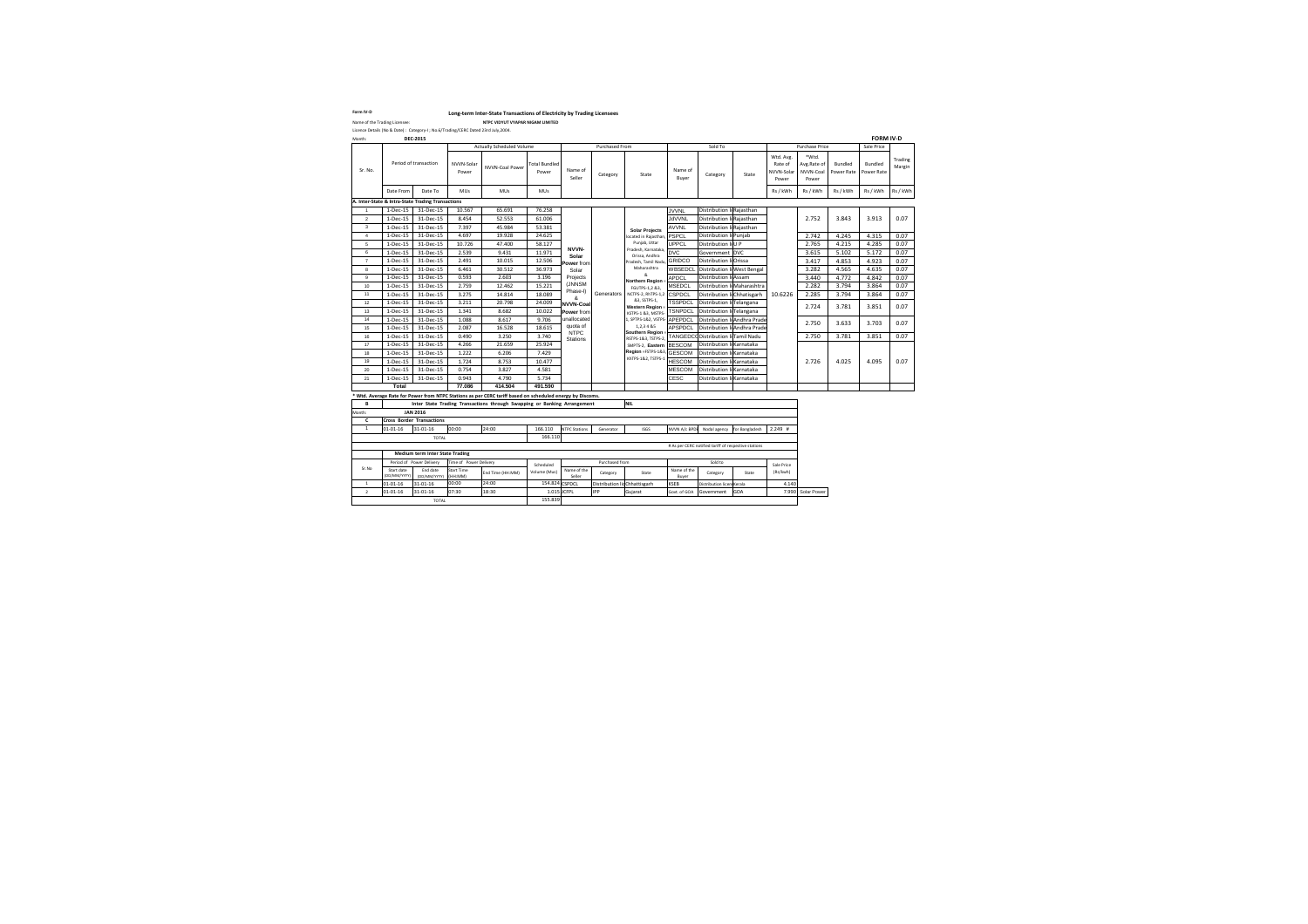| Form IV-E      | Name of the Trading Licensee: | NTPC VIDYUT VYAPAR NIGAM LIMITED                                                       | Intra-State Transactions of Electricity by Trading Licensees |
|----------------|-------------------------------|----------------------------------------------------------------------------------------|--------------------------------------------------------------|
|                |                               | Licence Details (No & Date) : Category-I ; No. $6/Trading/CERC$ Dated 23rd July, 2004. |                                                              |
| Month:         | <b>JAN 2016</b>               |                                                                                        |                                                              |
| Sr. No.        | Total Transacted Volume (Mus) | State                                                                                  |                                                              |
|                |                               |                                                                                        |                                                              |
|                |                               |                                                                                        |                                                              |
|                | <b>Long Term Transactions</b> | <b>NIL</b>                                                                             |                                                              |
| 1              |                               |                                                                                        |                                                              |
| $\mathfrak{p}$ |                               |                                                                                        |                                                              |

3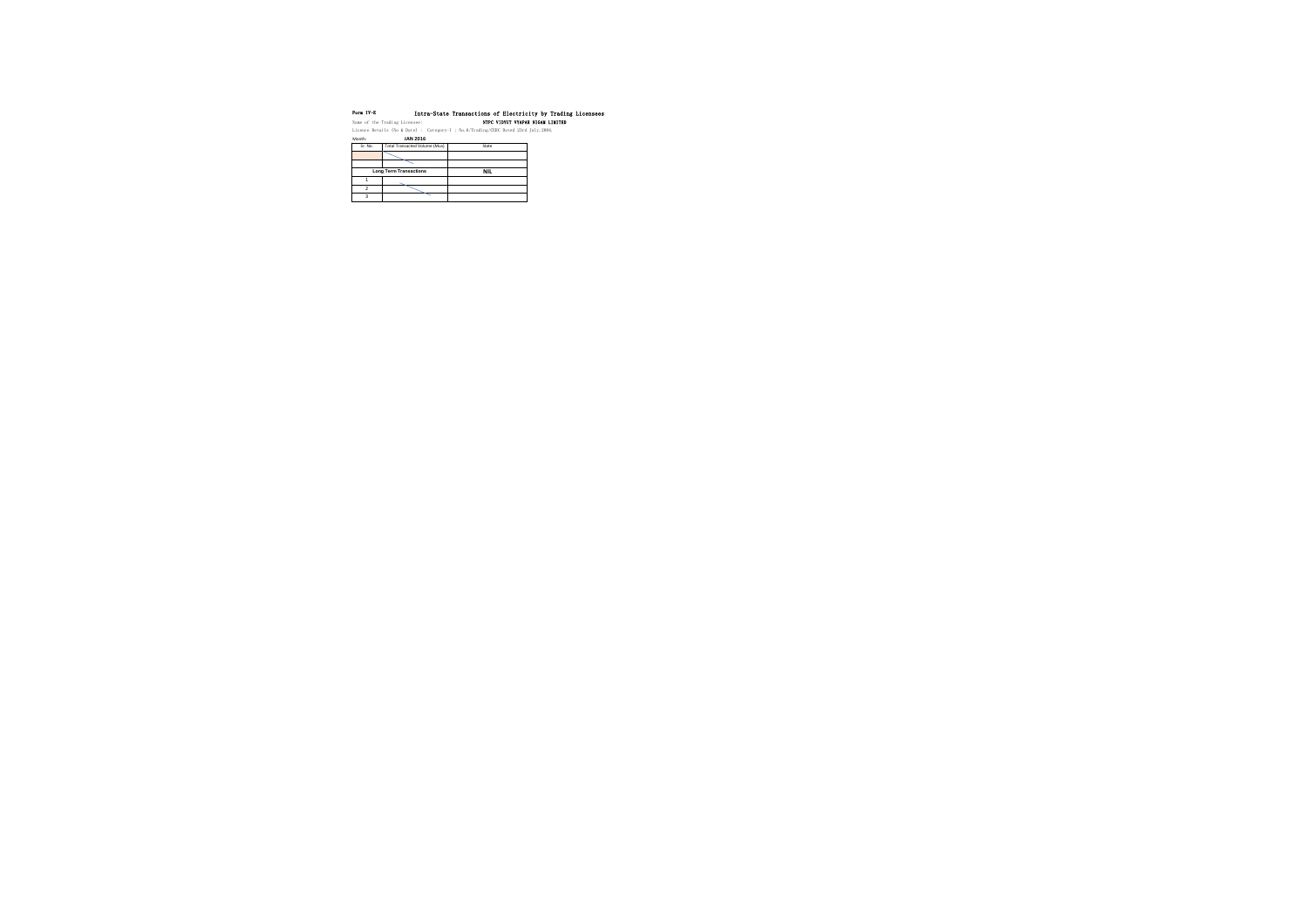| Form IV-F                                                                  | Day Ahead Power Exchange Transaction |                    |
|----------------------------------------------------------------------------|--------------------------------------|--------------------|
| Name of the Trading Licensee:                                              |                                      | NTPC VIDYUT VYAPAI |
| Licence Details (No & Date) : $Categorical$ ; No.6/Trading/CERC Dated 23rd |                                      |                    |

| Month:   |                                 | <b>JAN 2016</b>                           |                                |                        |                                          |                          |                           |
|----------|---------------------------------|-------------------------------------------|--------------------------------|------------------------|------------------------------------------|--------------------------|---------------------------|
| SI No    | Date of<br><b>Delivery</b>      | <b>Total Scheduled</b><br>Volume<br>(MUs) | Name of Seller /<br>Name of PX | Purchase form<br>State | Sold to<br>Name of Buyer<br>/ Name of PX | <b>State</b>             | Margin charged<br>(₹/kwh) |
| 1        | $01$ -Jan-16                    |                                           | 0.224 Govt. of Goa             | Goa                    | IEX                                      |                          | ≤ $0.04$                  |
| 2        | $01$ -Jan-16                    | 0.700 IEX                                 |                                |                        | Govt. of Goa                             | Goa                      | ≤ $0.04$                  |
| 3        | $01$ -Jan-16                    | 3.970 IEX                                 |                                |                        | <b>UPCL</b>                              | Uttarakhand              | ≤ $0.04$                  |
| 4        | $01$ -Jan-16                    | 0.272 IEX                                 |                                |                        | <b>CIL</b>                               | Rajasthan                | ≤ $0.04$                  |
| 5        | $01$ -Jan-16                    |                                           | 3.348 TSECL                    | Tripura                | IEX                                      |                          | $≤0.04$                   |
| 6        | $02$ -Jan-16                    |                                           | 0.268 Govt. of Goa             | Goa                    | <b>IEX</b>                               |                          | ≤ $0.04$                  |
| 7        | 02-Jan-16                       | 0.600 IEX                                 |                                |                        | Govt. of Goa                             | Goa                      | ≤ $0.04$                  |
| 8<br>9   | 02-Jan-16<br>02-Jan-16          | 4.570 IEX<br>0.272 IEX                    |                                |                        | <b>UPCL</b><br><b>CIL</b>                | Uttarakhand<br>Rajasthan | ≤ $0.04$<br>≤ $0.04$      |
| 10       | 02-Jan-16                       |                                           | 3.332 TSECL                    | Tripura                | IEX                                      |                          | ≤ $0.04$                  |
| 11       | 03-Jan-16                       |                                           | $0.361$ Govt. of Goa           | Goa                    | IEX                                      |                          | ≤ $0.04$                  |
| 12       | 03-Jan-16                       | $0.150$ IEX                               |                                |                        | Govt. of Goa                             | Goa                      | ≤ $0.04$                  |
| 13       | 03-Jan-16                       | 3.700 IEX                                 |                                |                        | <b>UPCL</b>                              | Uttarakhand              | $≤0.04$                   |
| 14       | 03-Jan-16                       | 0.272 IEX                                 |                                |                        | <b>CIL</b>                               | Rajasthan                | ≤ $0.04$                  |
| 15       | 03-Jan-16                       |                                           | 3.365 TSECL                    | Tripura                | IEX                                      |                          | ≤ $0.04$                  |
| 16       | 04-Jan-16                       |                                           | $0.139$ Govt. of Goa           | Goa                    | IEX                                      |                          | $≤0.04$                   |
| 17       | 04-Jan-16                       | 0.680 IEX                                 |                                |                        | Govt. of Goa                             | Goa                      | $≤0.04$                   |
| 18       | 04-Jan-16                       | 4.550 IEX                                 |                                |                        | <b>UPCL</b>                              | Uttarakhand              | ≤ $0.04$                  |
| 19       | 04-Jan-16                       | $0.298$ IEX                               |                                |                        | <b>CIL</b>                               | Rajasthan                | $≤0.04$                   |
| 20       | 04-Jan-16                       |                                           | 3.219 TSECL                    | Tripura                | IEX                                      |                          | ≤ $0.04$                  |
| 21       | 05-Jan-16                       |                                           | 0.166 Govt. of Goa             | Goa                    | IEX                                      |                          | ≤ $0.04$                  |
| 22       | 05-Jan-16                       | 0.600 IEX                                 |                                |                        | Govt. of Goa                             | Goa                      | ≤ $0.04$                  |
| 23       | 05-Jan-16                       | 4.520 IEX                                 |                                |                        | <b>UPCL</b>                              | Uttarakhand              | ≤ $0.04$                  |
| 24       | 05-Jan-16                       | $0.298$ IEX                               |                                |                        | <b>CIL</b>                               | Rajasthan                | ≤ $0.04$                  |
| 25       | 05-Jan-16                       |                                           | 3.322 TSECL                    | Tripura                | IEX                                      |                          | ≤ $0.04$                  |
| 26       | 06-Jan-16                       |                                           | 0.236 Govt. of Goa             | Goa                    | IEX                                      |                          | ≤ $0.04$                  |
| 27       | 06-Jan-16                       | 0.600 IEX                                 |                                |                        | Govt. of Goa                             | Goa                      | ≤ $0.04$                  |
| 28<br>29 | 06-Jan-16<br>06-Jan-16          | 4.930 IEX<br>$0.298$ IEX                  |                                |                        | <b>UPCL</b><br><b>CIL</b>                | Uttarakhand<br>Rajasthan | ≤ $0.04$<br>≤0.04         |
| 30       | 06-Jan-16                       |                                           | 3.421 TSECL                    | Tripura                | IEX                                      |                          | ≤ $0.04$                  |
| 31       | 07-Jan-16                       |                                           | 0.300 Govt. of Goa             | Goa                    | IEX                                      |                          | ≤ $0.04$                  |
| 32       | 07-Jan-16                       | 0.600 IEX                                 |                                |                        | Govt. of Goa                             | Goa                      | $≤0.04$                   |
| 33       | 07-Jan-16                       | 5.254 IEX                                 |                                |                        | <b>UPCL</b>                              | Uttarakhand              | ≤ $0.04$                  |
| 34       | 07-Jan-16                       | 0.298 IEX                                 |                                |                        | <b>CIL</b>                               | Rajasthan                | ≤ $0.04$                  |
| 35       | 07-Jan-16                       |                                           | 3.442 TSECL                    | Tripura                | IEX                                      |                          | ≤ $0.04$                  |
| 36       | 08-Jan-16                       |                                           | 0.250 Govt. of Goa             | Goa                    | <b>IEX</b>                               |                          | ≤ $0.04$                  |
| 37       | 08-Jan-16                       | $0.650$ IEX                               |                                |                        | Govt. of Goa                             | Goa                      | ≤ $0.04$                  |
| 38       | 08-Jan-16                       | 6.359 IEX                                 |                                |                        | <b>UPCL</b>                              | Uttarakhand              | ≤ $0.04$                  |
| 39       | 08-Jan-16                       | $0.298$ IEX                               |                                |                        | <b>CIL</b>                               | Rajasthan                | ≤ $0.04$                  |
| 40       | 08-Jan-16                       |                                           | 3.342 TSECL                    | Tripura                | <b>IEX</b>                               |                          | ≤ $0.04$                  |
| 41       | 09-Jan-16                       |                                           | 0.250 Govt. of Goa             | Goa                    | IEX                                      |                          | ≤ $0.04$                  |
| 42       | 09-Jan-16                       | 0.550 IEX                                 |                                |                        | Govt. of Goa                             | Goa                      | ≤ $0.04$                  |
| 43       | 09-Jan-16                       | 5.410 IEX                                 |                                |                        | <b>UPCL</b>                              | Uttarakhand              | ≤ $0.04$                  |
| 44       | 09-Jan-16                       | $0.298$ IEX                               |                                |                        | <b>CIL</b>                               | Rajasthan                | ≤ $0.04$                  |
| 45       | 09-Jan-16                       |                                           | 3.570 TSECL                    | Tripura                | IEX                                      |                          | ≤ $0.04$                  |
| 46       | $10$ -Jan-16                    |                                           | 0.540 Govt. of Goa             | Goa                    | IEX                                      |                          | ≤ $0.04$                  |
| 47       | $10$ -Jan-16                    | 0.150 IEX                                 |                                |                        | Govt. of Goa Goa                         |                          | ≤ $0.04$                  |
| 48<br>49 | $10$ -Jan-16<br>$10$ -Jan- $16$ | 5.230 IEX<br>$0.298$ IEX                  |                                |                        | <b>UPCL</b><br><b>CIL</b>                | Uttarakhand              | ≤ $0.04$<br>≤ $0.04$      |
| 50       | $10$ -Jan-16                    |                                           | 3.650 TSECL                    | Tripura                | IEX                                      | Rajasthan                | ≤ $0.04$                  |
| 51       | $11$ -Jan-16                    |                                           | 0.250 Govt. of Goa             | Goa                    | IEX                                      |                          | ≤ $0.04$                  |
| 52       | $11$ -Jan-16                    | 0.650 IEX                                 |                                |                        | Govt. of Goa                             | Goa                      | ≤ $0.04$                  |
| 53       | $11$ -Jan-16                    | 5.390 IEX                                 |                                |                        | <b>UPCL</b>                              | Uttarakhand              | ≤ $0.04$                  |
| 54       | $11$ -Jan-16                    | $0.298$ IEX                               |                                |                        | <b>CIL</b>                               | Rajasthan                | ≤ $0.04$                  |
| 55       | $11$ -Jan-16                    |                                           | 3.559 TSECL                    | Tripura                | <b>IEX</b>                               |                          | ≤ $0.04$                  |
| 56       | $12$ -Jan-16                    |                                           | 0.250 Govt. of Goa             | Goa                    | IEX                                      |                          | ≤ $0.04$                  |
| 57       | $12$ -Jan-16                    | 0.650 IEX                                 |                                |                        | Govt. of Goa                             | Goa                      | ≤ $0.04$                  |
| 58       | $12$ -Jan-16                    | 5.630 IEX                                 |                                |                        | <b>UPCL</b>                              | Uttarakhand              | ≤ $0.04$                  |
| 59       | $12$ -Jan-16                    | $0.298$ IEX                               |                                |                        | <b>CIL</b>                               | Rajasthan                | $≤0.04$                   |
| 60       | $12$ -Jan-16                    |                                           | 3.559 TSECL                    | Tripura                | IEX                                      |                          | ≤ $0.04$                  |
| 61       | $13$ -Jan-16                    |                                           | $0.173$ Govt. of Goa           | Goa                    | IEX                                      |                          | ≤ $0.04$                  |
| 62       | $13$ -Jan-16                    | $0.650$ IEX                               |                                |                        | Govt. of Goa                             | Goa                      | $≤0.04$                   |
| 63       | $13$ -Jan-16                    | 5.510 IEX                                 |                                |                        | <b>UPCL</b>                              | Uttarakhand              | $≤0.04$                   |
| 64       | $13$ -Jan-16                    | 0.356 IEX                                 |                                |                        | <b>CIL</b>                               | Rajasthan                | ≤ $0.04$                  |
| 65       | $13$ -Jan-16                    |                                           | 3.541 TSECL                    | Tripura                | IEX                                      |                          | ≤ $0.04$                  |
| 66       | $14$ -Jan-16                    |                                           | 0.250 Govt. of Goa             | Goa                    | IEX                                      |                          | ≤0.04                     |
| 67       | $14$ -Jan-16                    | $0.650$ IEX                               |                                |                        | Govt. of Goa                             | Goa                      | ≤ $0.04$                  |
| 68       | $14$ -Jan-16                    | 2.036 IEX                                 |                                |                        | <b>UPCL</b>                              | Uttarakhand              | $≤0.04$                   |
| 69       | 14-Jan-16                       | $0.198$ IEX                               |                                |                        | <b>CIL</b>                               | Rajasthan                | ≤ $0.04$                  |
| 70       | $14$ -Jan-16                    |                                           | 2.448 TSECL                    | Tripura                | IEX                                      |                          | $≤0.04$                   |
| 71       | $15$ -Jan-16                    |                                           | 0.250 Govt. of Goa             | Goa                    | IEX                                      |                          | ≤ $0.04$                  |
| 72<br>73 | $15$ -Jan-16<br>$15$ -Jan-16    | $0.650$ IEX<br>$1.103$ IEX                |                                |                        | Govt. of Goa<br><b>UPCL</b>              | Goa<br>Uttarakhand       | ≤ $0.04$<br>$≤0.04$       |
| 74       | $15$ -Jan-16                    | $0.113$ IEX                               |                                |                        | <b>CIL</b>                               | Rajasthan                | $≤0.04$                   |
| 75       | $15$ -Jan-16                    |                                           | 2.467 TSECL                    | Tripura                | IEX                                      |                          | $≤0.04$                   |
| 76       | $16$ -Jan- $16$                 |                                           | 0.096 Govt. of Goa             | Goa                    | <b>IEX</b>                               |                          | ≤ $0.04$                  |
| 77       | $16$ -Jan- $16$                 | 0.500 IEX                                 |                                |                        | Govt. of Goa Goa                         |                          | $≤0.04$                   |
| 78       | $16$ -Jan- $16$                 | 0.867 IEX                                 |                                |                        | <b>UPCL</b>                              | Uttarakhand              | $≤0.04$                   |
|          |                                 |                                           |                                |                        |                                          |                          |                           |

## ons of Electricity by Trading Licensees AR NIGAM LIMITED

 $d$  July, 2004.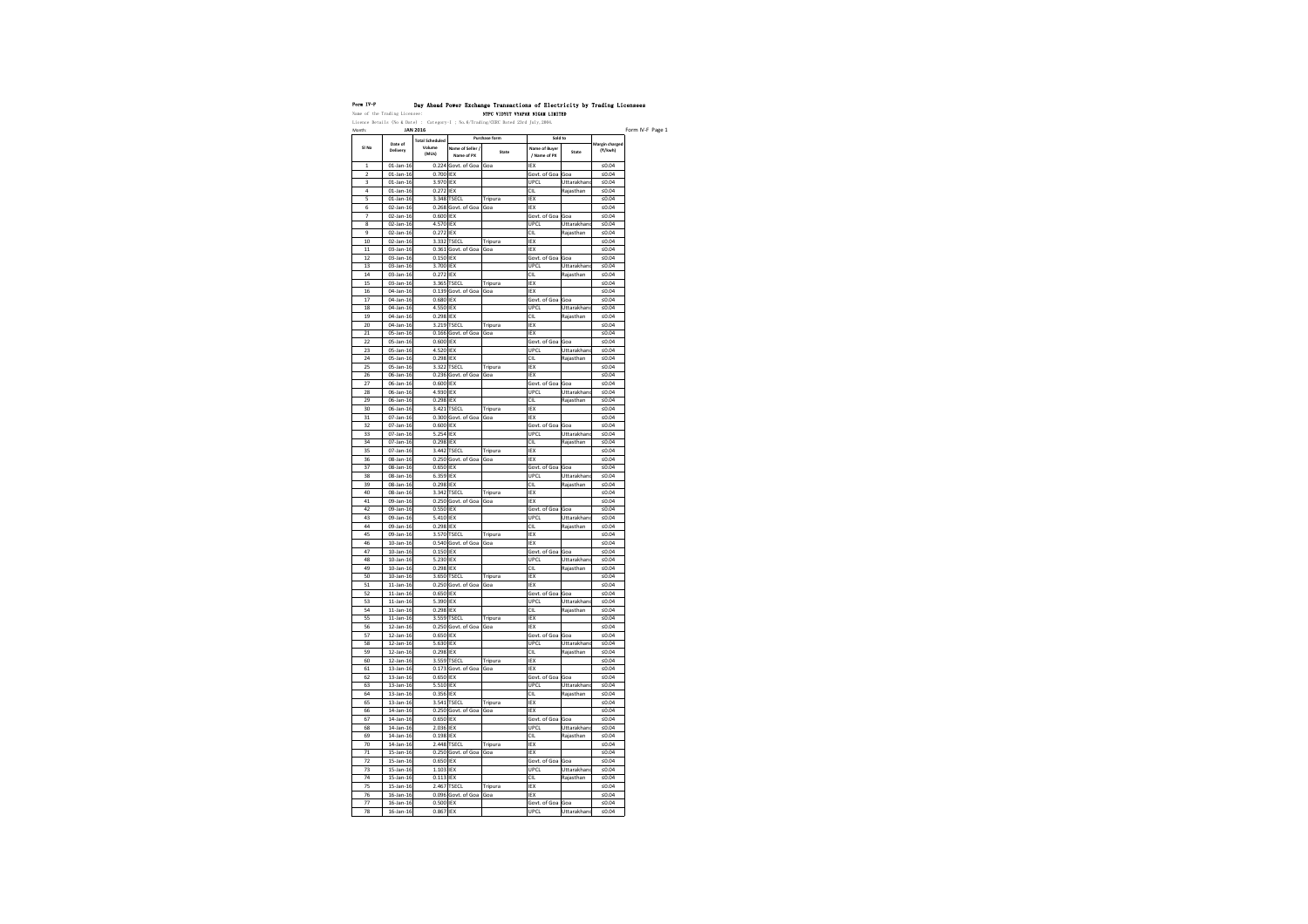| L                                 | Rajasthan                | $≤0.04$              | Form IV-F Page 2 |  |
|-----------------------------------|--------------------------|----------------------|------------------|--|
| X                                 |                          | $≤0.04$              |                  |  |
| X                                 |                          | $≤0.04$              |                  |  |
| ovt. of Goa<br>PCL                | Goa<br>Uttarakhand       | ≤0.04<br>≤ $0.04$    |                  |  |
| L                                 | Rajasthan                | $≤0.04$              |                  |  |
| X                                 |                          | $≤0.04$              |                  |  |
| X                                 |                          | ≤ $0.04$             |                  |  |
| ovt. of Goa                       | Goa                      | $≤0.04$              |                  |  |
| PCL                               | Uttarakhand              | $≤0.04$              |                  |  |
| L                                 | Rajasthan                | $≤0.04$              |                  |  |
| X                                 |                          | ≤ $0.04$             |                  |  |
| X                                 |                          | $≤0.04$              |                  |  |
| ovt. of Goa                       | Goa                      | $≤0.04$              |                  |  |
| L                                 | Rajasthan                | $≤0.04$              |                  |  |
| X                                 |                          | ≤ $0.04$             |                  |  |
| X                                 |                          | $≤0.04$              |                  |  |
| ovt. of Goa                       | Goa                      | $≤0.04$              |                  |  |
| PCL                               | Uttarakhand              | $≤0.04$              |                  |  |
| L                                 | Rajasthan                | ≤0.04                |                  |  |
| X                                 |                          | $≤0.04$              |                  |  |
| X                                 |                          | $≤0.04$              |                  |  |
| ovt. of Goa<br>PCL                | Goa<br>Uttarakhanc       | $≤0.04$<br>≤0.04     |                  |  |
| L                                 | Rajasthan                | $≤0.04$              |                  |  |
| X                                 |                          | ≤ $0.04$             |                  |  |
| X                                 |                          | $≤0.04$              |                  |  |
| ovt. of Goa                       | Goa                      | $≤0.04$              |                  |  |
| PCL                               | Uttarakhand              | $≤0.04$              |                  |  |
| L                                 | Rajasthan                | $≤0.04$              |                  |  |
| X                                 |                          | ≤ $0.04$             |                  |  |
| X                                 |                          | ≤0.04                |                  |  |
| ovt. of Goa                       | Goa                      | $≤0.04$              |                  |  |
| PCL                               | Uttarakhand              | $≤0.04$              |                  |  |
| L                                 | Rajasthan                | ≤ $0.04$             |                  |  |
| X                                 |                          | $≤0.04$              |                  |  |
| X                                 |                          | $≤0.04$              |                  |  |
| ovt. of Goa                       | Goa                      | $≤0.04$              |                  |  |
|                                   |                          |                      |                  |  |
|                                   | Uttarakhand              | ≤0.04                |                  |  |
| PCL<br>L                          | Rajasthan                | $≤0.04$              |                  |  |
| X                                 |                          | ≤0.04                |                  |  |
| X                                 |                          | $≤0.04$              |                  |  |
| ovt. of Goa                       | Goa                      | ≤ $0.04$             |                  |  |
| PCL                               | Uttarakhand              | $≤0.04$              |                  |  |
| L                                 | Rajasthan                | $≤0.04$              |                  |  |
| X                                 |                          | $≤0.04$              |                  |  |
| X<br>ovt. of Goa                  | Goa                      | ≤0.04<br>$≤0.04$     |                  |  |
| PCL                               | Uttarakhand              | $≤0.04$              |                  |  |
| L                                 | Rajasthan                | ≤ $0.04$             |                  |  |
|                                   |                          | $≤0.04$              |                  |  |
| X<br>X                            |                          | $≤0.04$              |                  |  |
| ovt. of Goa                       | Goa                      | $≤0.04$              |                  |  |
|                                   | Uttarakhand              | ≤0.04                |                  |  |
|                                   | Rajasthan                | $≤0.04$              |                  |  |
|                                   |                          | $≤0.04$              |                  |  |
|                                   |                          | $≤0.04$              |                  |  |
| PCL<br>L<br>X<br>X<br>ovt. of Goa | Goa                      | $≤0.04$              |                  |  |
|                                   | Uttarakhand              | ≤ $0.04$             |                  |  |
| PCL<br>L                          | Rajasthan                | ≤0.04                |                  |  |
|                                   |                          | $≤0.04$              |                  |  |
|                                   |                          | $≤0.04$              |                  |  |
| X<br>X<br>ovt. of Goa             | Goa                      | $≤0.04$              |                  |  |
|                                   | Uttarakhand<br>Rajasthan | ≤ $0.04$<br>≤ $0.04$ |                  |  |
|                                   |                          | ≤ $0.04$             |                  |  |
|                                   |                          | ≤ $0.04$             |                  |  |
| PCL<br>L<br>X<br>X<br>ovt. of Goa | Goa                      | $≤0.04$              |                  |  |
|                                   | Uttarakhand              | ≤ $0.04$             |                  |  |
|                                   | Rajasthan                | ≤ $0.04$             |                  |  |
|                                   |                          | ≤ $0.04$             |                  |  |
|                                   |                          | $≤0.04$              |                  |  |
| PCL<br>L<br>X<br>Χ<br>ovt. of Goa | Goa                      | ≤ $0.04$             |                  |  |
| PCL                               | Uttarakhand              | ≤ $0.04$             |                  |  |
| L<br>X                            | Rajasthan                | ≤0.04<br>$≤0.04$     |                  |  |

| 79  | 16-Jan-16       | $0.318$ IEX |                      |                | <b>CIL</b>       | Rajasthan   | ≤ $0.04$ |
|-----|-----------------|-------------|----------------------|----------------|------------------|-------------|----------|
| 80  | $16$ -Jan- $16$ |             | 2.699 TSECL          | <b>Tripura</b> | IEX              |             | ≤ $0.04$ |
| 81  | 17-Jan-16       |             | 0.402 Govt. of Goa   | Goa            | <b>IEX</b>       |             | ≤ $0.04$ |
| 82  | 17-Jan-16       | 0.150 IEX   |                      |                | Govt. of Goa     | Goa         | ≤0.04    |
| 83  | $17$ -Jan- $16$ | 5.552 IEX   |                      |                | <b>UPCL</b>      | Uttarakhand | $≤0.04$  |
| 84  | 17-Jan-16       | 0.389 IEX   |                      |                | <b>CIL</b>       | Rajasthan   | ≤ $0.04$ |
| 85  | 17-Jan-16       |             | 3.284 TSECL          | Tripura        | IEX              |             | ≤ $0.04$ |
|     |                 |             | 0.250 Govt. of Goa   |                |                  |             |          |
| 86  | 18-Jan-16       |             |                      | Goa            | IEX              |             | ≤0.04    |
| 87  | 18-Jan-16       | 0.450 IEX   |                      |                | Govt. of Goa     | Goa         | ≤ $0.04$ |
| 88  | 18-Jan-16       | 2.773 IEX   |                      |                | <b>UPCL</b>      | Uttarakhand | ≤ $0.04$ |
| 89  | 18-Jan-16       | 0.387 IEX   |                      |                | <b>CIL</b>       | Rajasthan   | ≤ $0.04$ |
| 90  | 18-Jan-16       |             | 3.499 TSECL          | Tripura        | IEX              |             | ≤0.04    |
| 91  | 19-Jan-16       |             | 0.250 Govt. of Goa   | Goa            | <b>IEX</b>       |             | ≤ $0.04$ |
| 92  | 19-Jan-16       | 0.450 IEX   |                      |                | Govt. of Goa     | Goa         | ≤0.04    |
| 93  | 19-Jan-16       | $0.412$ IEX |                      |                | <b>CIL</b>       | Rajasthan   | ≤ $0.04$ |
| 94  | 19-Jan-16       |             | 3.399 TSECL          | Tripura        | <b>IEX</b>       |             | ≤0.04    |
| 95  | 20-Jan-16       |             | 0.250 Govt. of Goa   | Goa            | <b>IEX</b>       |             | ≤ $0.04$ |
|     |                 | 0.450 IEX   |                      |                |                  |             |          |
| 96  | 20-Jan-16       |             |                      |                | Govt. of Goa     | Goa         | ≤0.04    |
| 97  | 20-Jan-16       | 2.364 IEX   |                      |                | <b>UPCL</b>      | Uttarakhand | ≤ $0.04$ |
| 98  | 20-Jan-16       | 0.370 IEX   |                      |                | CIL              | Rajasthan   | ≤0.04    |
| 99  | 20-Jan-16       |             | 3.350 TSECL          | Tripura        | IEX              |             | ≤ $0.04$ |
| 100 | 21-Jan-16       |             | 0.241 Govt. of Goa   | Goa            | IEX              |             | ≤ $0.04$ |
| 101 | $21$ -Jan-16    | 0.450 IEX   |                      |                | Govt. of Goa     | Goa         | ≤0.04    |
| 102 | $21$ -Jan-16    | 2.362 IEX   |                      |                | <b>UPCL</b>      | Uttarakhand | ≤0.04    |
| 103 | 21-Jan-16       | $0.284$ IEX |                      |                | <b>CIL</b>       | Rajasthan   | ≤0.04    |
| 104 | 21-Jan-16       |             | 3.035 TSECL          | <b>Tripura</b> | IEX              |             | ≤ $0.04$ |
| 105 | 22-Jan-16       |             | 0.213 Govt. of Goa   | Goa            | <b>IEX</b>       |             | ≤0.04    |
|     |                 |             |                      |                |                  |             |          |
| 106 | $22$ -Jan-16    | 0.450 IEX   |                      |                | Govt. of Goa     | Goa         | ≤ $0.04$ |
| 107 | 22-Jan-16       | 2.776 IEX   |                      |                | <b>UPCL</b>      | Uttarakhand | ≤ $0.04$ |
| 108 | 22-Jan-16       | 0.207 IEX   |                      |                | <b>CIL</b>       | Rajasthan   | ≤ $0.04$ |
| 109 | 22-Jan-16       |             | 3.387 TSECL          | Tripura        | IEX              |             | ≤ $0.04$ |
| 110 | 23-Jan-16       |             | $0.250$ Govt. of Goa | Goa            | IEX              |             | ≤ $0.04$ |
| 111 | 23-Jan-16       | 0.400 IEX   |                      |                | Govt. of Goa Goa |             | ≤0.04    |
| 112 | 23-Jan-16       | 2.900 IEX   |                      |                | <b>UPCL</b>      | Uttarakhand | $≤0.04$  |
| 113 | $23$ -Jan-16    | 0.340 IEX   |                      |                | <b>CIL</b>       | Rajasthan   | ≤ $0.04$ |
| 114 | 23-Jan-16       |             | 3.392 TSECL          | Tripura        | IEX              |             | ≤ $0.04$ |
|     |                 |             |                      |                |                  |             |          |
| 115 | 24-Jan-16       |             | 0.428 Govt. of Goa   | Goa            | IEX              |             | ≤ $0.04$ |
| 116 | 24-Jan-16       | $0.150$ IEX |                      |                | Govt. of Goa     | Goa         | $≤0.04$  |
| 117 | 24-Jan-16       | 0.500 IEX   |                      |                | <b>UPCL</b>      | Uttarakhand | ≤0.04    |
| 118 | 24-Jan-16       | 0.391 IEX   |                      |                | <b>CIL</b>       | Rajasthan   | $≤0.04$  |
| 119 | 24-Jan-16       |             | 3.390 TSECL          | Tripura        | IEX              |             | ≤0.04    |
| 120 | 25-Jan-16       |             | $0.250$ Govt. of Goa | Goa            | IEX              |             | ≤ $0.04$ |
| 121 | 25-Jan-16       | 0.500 IEX   |                      |                | Govt. of Goa Goa |             | $≤0.04$  |
| 122 | 25-Jan-16       | 1.400 IEX   |                      |                | <b>UPCL</b>      | Uttarakhand | ≤ $0.04$ |
| 123 | 25-Jan-16       | $0.318$ IEX |                      |                | <b>CIL</b>       | Rajasthan   | ≤ $0.04$ |
| 124 | 25-Jan-16       |             | 3.384 TSECL          | Tripura        | IEX              |             | ≤ $0.04$ |
|     |                 |             |                      |                |                  |             |          |
| 125 | 26-Jan-16       |             | 0.337 Govt. of Goa   | Goa            | IEX              |             | ≤0.04    |
| 126 | 26-Jan-16       | 0.200 IEX   |                      |                | Govt. of Goa Goa |             | $≤0.04$  |
| 127 | 26-Jan-16       | 0.580 IEX   |                      |                | <b>UPCL</b>      | Uttarakhand | ≤ $0.04$ |
| 128 | 26-Jan-16       | 0.374 IEX   |                      |                | <b>CIL</b>       | Rajasthan   | ≤0.04    |
| 129 | 26-Jan-16       |             | 3.288 TSECL          | Tripura        | IEX              |             | $≤0.04$  |
| 130 | 27-Jan-16       |             | 0.250 Govt. of Goa   | Goa            | IEX              |             | ≤0.04    |
| 131 | 27-Jan-16       | 0.550 IEX   |                      |                | Govt. of Goa Goa |             | $≤0.04$  |
| 132 | 27-Jan-16       | 0.903 IEX   |                      |                | <b>UPCL</b>      | Uttarakhand | $≤0.04$  |
| 133 | 27-Jan-16       | 0.344 IEX   |                      |                | <b>CIL</b>       | Rajasthan   | $≤0.04$  |
| 134 | 27-Jan-16       |             | 3.355 TSECL          | Tripura        | IEX              |             | $≤0.04$  |
|     |                 |             |                      |                |                  |             |          |
| 135 | 28-Jan-16       |             | 0.250 Govt. of Goa   | Goa            | IEX              |             | $≤0.04$  |
| 136 | 28-Jan-16       | 0.550 IEX   |                      |                | Govt. of Goa Goa |             | ≤ $0.04$ |
| 137 | 28-Jan-16       | 3.159 IEX   |                      |                | <b>UPCL</b>      | Uttarakhand | $≤0.04$  |
| 138 | 28-Jan-16       | 0.290 IEX   |                      |                | <b>CIL</b>       | Rajasthan   | ≤0.04    |
| 139 | 28-Jan-16       |             | 3.532 TSECL          | Tripura        | IEX              |             | ≤0.04    |
| 140 | 29-Jan-16       |             | 0.250 Govt. of Goa   | Goa            | IEX              |             | ≤ $0.04$ |
| 141 | 29-Jan-16       | 0.550 IEX   |                      |                | Govt. of Goa Goa |             | ≤ $0.04$ |
| 142 | 29-Jan-16       | 2.720 IEX   |                      |                | <b>UPCL</b>      | Uttarakhand | $≤0.04$  |
| 143 | 29-Jan-16       | $0.278$ IEX |                      |                | <b>CIL</b>       | Rajasthan   | ≤ $0.04$ |
|     |                 |             |                      |                |                  |             |          |
| 144 | 29-Jan-16       |             | 3.567 TSECL          | Tripura        | IEX              |             | ≤0.04    |
| 145 | 30-Jan-16       |             | 0.250 Govt. of Goa   | Goa            | IEX              |             | ≤ $0.04$ |
| 146 | 30-Jan-16       | 0.500 IEX   |                      |                | Govt. of Goa     | Goa         | ≤ $0.04$ |
| 147 | 30-Jan-16       | 2.040 IEX   |                      |                | <b>UPCL</b>      | Uttarakhand | ≤ $0.04$ |
| 148 | 30-Jan-16       | 0.316 IEX   |                      |                | <b>CIL</b>       | Rajasthan   | $≤0.04$  |
| 149 | 30-Jan-16       |             | 3.567 TSECL          | Tripura        | IEX              |             | $≤0.04$  |
| 150 | 31-Jan-16       |             | 0.350 Govt. of Goa   | Goa            | IEX              |             | $≤0.04$  |
| 151 | 31-Jan-16       | 0.200 IEX   |                      |                | Govt. of Goa     | Goa         | ≤ $0.04$ |
| 152 | 31-Jan-16       | 0.680 IEX   |                      |                | <b>UPCL</b>      | Uttarakhand | ≤ $0.04$ |
|     |                 |             |                      |                | <b>CIL</b>       |             |          |
| 153 | 31-Jan-16       | 0.316 IEX   |                      |                |                  | Rajasthan   | $≤0.04$  |
| 154 | 31-Jan-16       |             | 3.570 TSECL          | Tripura        | IEX              |             | ≤ $0.04$ |
|     | <b>Total</b>    | 235.769     |                      |                |                  |             |          |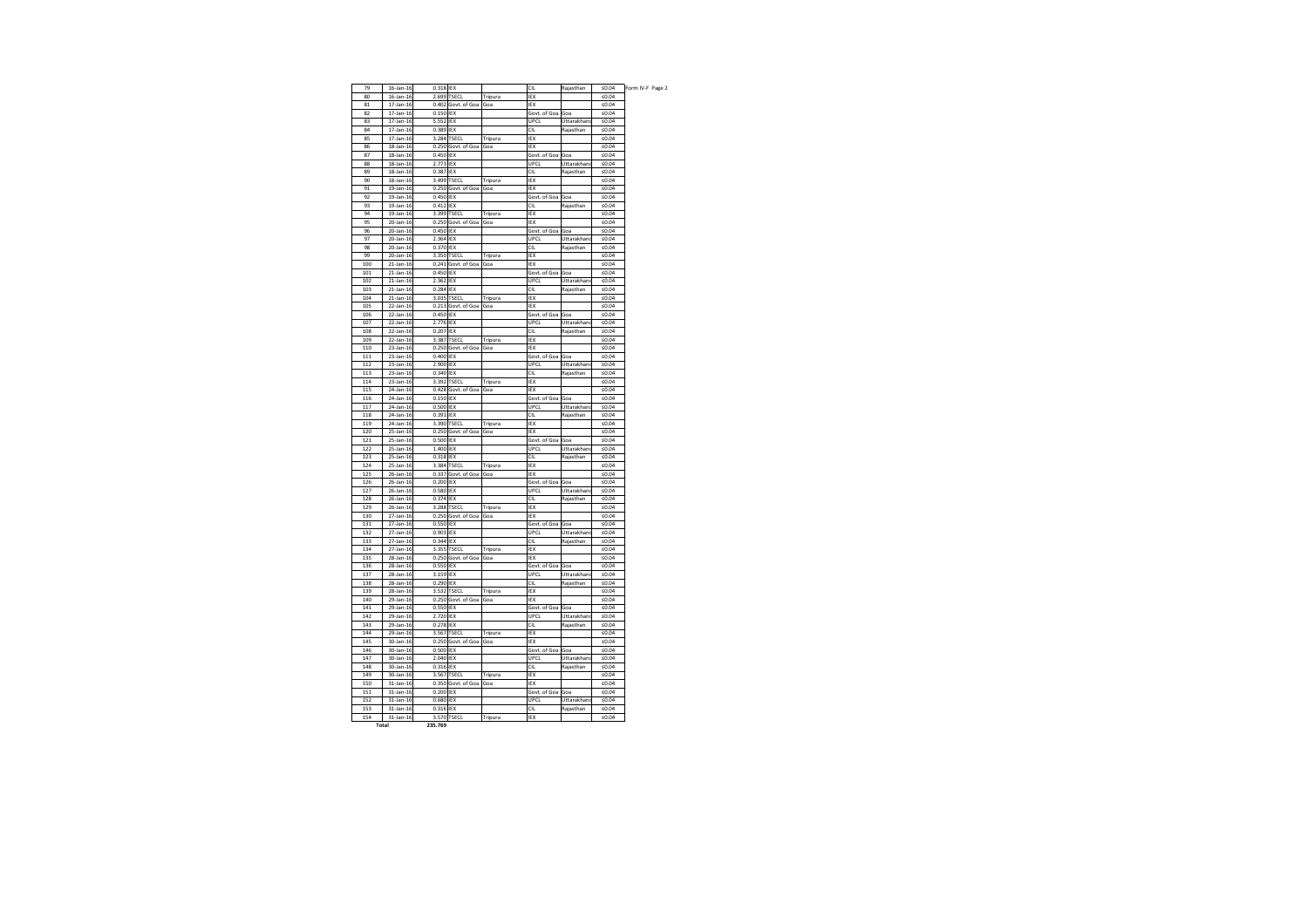## Form IV-G Term Ahead Power Exchange Transactions of Electricity by Trading Licensees Name of the Trading Licensee: Name of the Trading Licensee: NTPC VIDYUT VYAPAR NIGAM LIMITED

Licence Details (No & Date) : Category-I ; No.6/Trading/CERC Dated 23rd July,2004. Month: **JAN 2016**

| iviontn:       |                                   | JAN ZUID                        |                          |                        |                     |           |                             |                |               |         |                               |                                |
|----------------|-----------------------------------|---------------------------------|--------------------------|------------------------|---------------------|-----------|-----------------------------|----------------|---------------|---------|-------------------------------|--------------------------------|
|                | Period of                         |                                 | Period of Power Delivery | Time of Power Dilivery |                     |           |                             | Purchased from |               | Sold to |                               |                                |
| Sr.No          | Power<br>Exchange (IEX<br>/ PXIL) | Start date<br>(DD/MM/YYYY)      | End date<br>(DD/MM/YYYY) | Start Time (HH:MM)     | End Time<br>(HH:MM) | Scheduled | Volume (Mus) Name of Seller | State          | Name of Buyer | State   | Transaction<br>Price ( / Kwh) | Trading mragin<br>$\int$ /kwh) |
| A              | <b>Intra-Day Contracts</b>        |                                 |                          |                        |                     |           |                             |                |               |         |                               |                                |
|                |                                   |                                 |                          |                        |                     |           |                             |                |               |         |                               |                                |
| $\overline{2}$ |                                   |                                 |                          |                        |                     |           |                             |                |               |         |                               |                                |
| 3 <sub>l</sub> |                                   |                                 |                          |                        |                     |           |                             |                |               |         |                               |                                |
| 4              |                                   |                                 |                          |                        |                     |           |                             |                |               |         |                               |                                |
| в              |                                   | Day-Ahead Contingency Contracts |                          |                        |                     |           |                             |                |               |         |                               |                                |
| -1             |                                   |                                 |                          |                        |                     |           |                             |                |               |         |                               |                                |
| $\overline{2}$ |                                   |                                 |                          |                        |                     |           |                             |                |               |         |                               |                                |
| 3              |                                   |                                 |                          |                        |                     |           |                             |                |               |         |                               |                                |
| C              | <b>Daily Contracts</b>            |                                 |                          |                        |                     |           |                             |                |               |         |                               |                                |
| -1             |                                   |                                 |                          |                        |                     |           |                             |                |               |         |                               |                                |
| 2              |                                   |                                 |                          |                        |                     |           |                             |                |               |         |                               |                                |
| 3              |                                   |                                 |                          |                        |                     |           |                             |                |               |         |                               |                                |
| D              | <b>Weekly Contracts</b>           |                                 |                          |                        |                     |           |                             |                |               |         |                               |                                |
| -1             |                                   |                                 |                          |                        |                     |           |                             |                |               |         |                               |                                |
| $\overline{2}$ |                                   |                                 |                          |                        |                     |           |                             |                |               |         |                               |                                |
| 3              |                                   |                                 |                          |                        |                     |           |                             |                |               |         |                               |                                |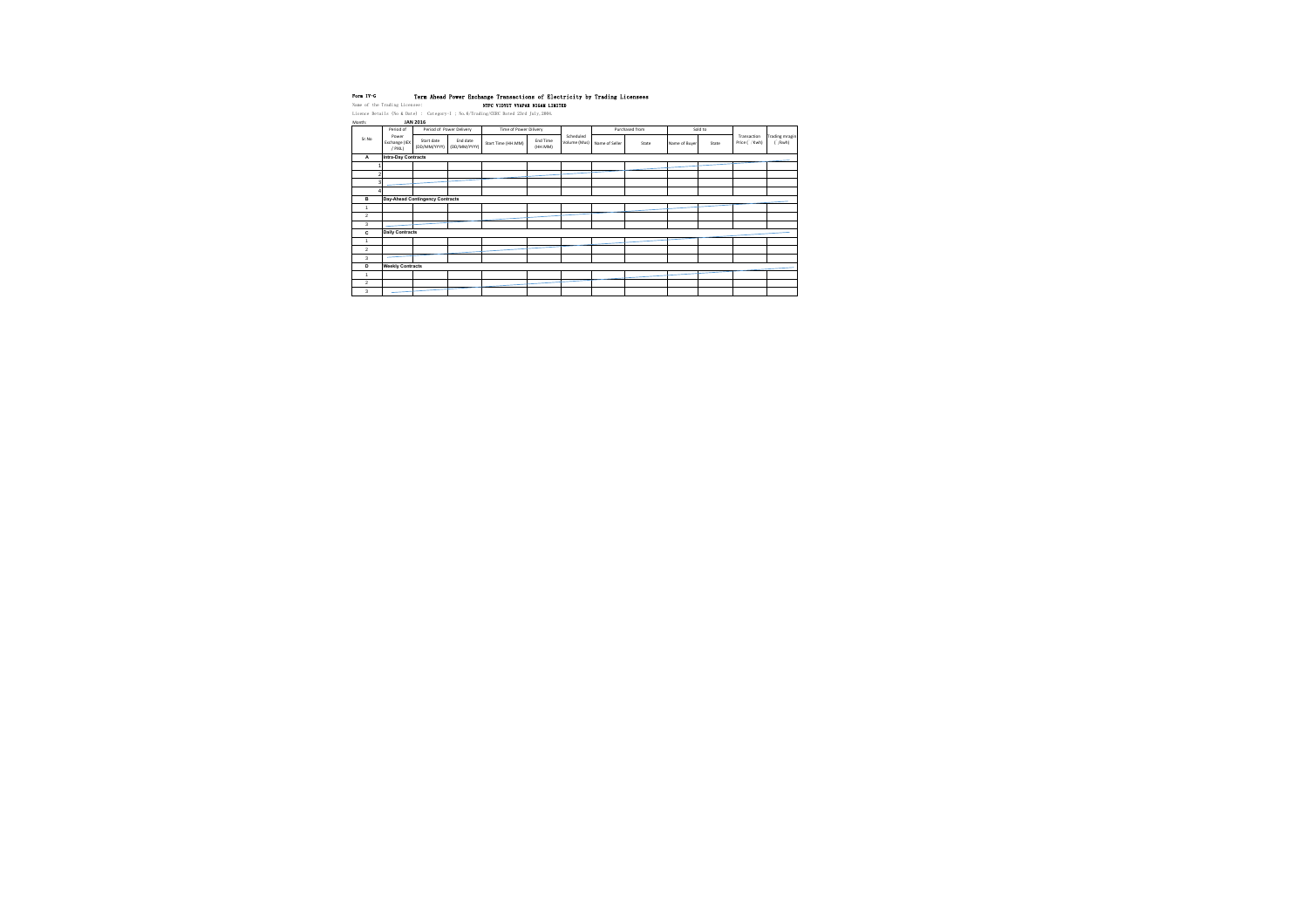| Form IV-H                     |                                                                              | Renewable Energy Certificates (REC) Tra |
|-------------------------------|------------------------------------------------------------------------------|-----------------------------------------|
| Name of the Trading Licensee: |                                                                              | NTPC VIDYUT VYAPAR                      |
|                               | Licence Details (No & Date) : Category-I ; No. $6/Trading/CERC$ Dated 23rd J |                                         |
| Date of Trading:              | <b>JAN 2016</b>                                                              |                                         |
|                               |                                                                              |                                         |
|                               |                                                                              |                                         |
|                               |                                                                              |                                         |

| Sr. No.        | <b>Name of REC Client</b> | <b>Client Type</b><br>(Renewable<br>generator/<br>Obligated<br>Entities) | <b>Name of Power</b><br>Exchange | Volume<br>(RECs) | <b>Market</b><br><b>Clearing</b><br>Price<br>(₹/REC) | <b>Trading</b><br><b>Margin</b><br>(₹/KWh) |
|----------------|---------------------------|--------------------------------------------------------------------------|----------------------------------|------------------|------------------------------------------------------|--------------------------------------------|
| Non Solar RECs |                           |                                                                          |                                  |                  |                                                      |                                            |
| $\perp$        | EDG, Goa                  | Obligated<br>Entities                                                    | IEX                              | 23,000           | 1,500.00                                             | ≤ $0.04$                                   |
| $\overline{2}$ | EDG, Goa                  | Obligated<br>Entities                                                    | <b>PXIL</b>                      | 23,000           | 1,500.00                                             | ≤ $0.04$                                   |
| Solar RECs     |                           |                                                                          |                                  |                  |                                                      |                                            |
| $\mathbf{1}$   | EDG, Goa                  | Obligated<br>Entities                                                    | <b>IEX</b>                       | 3,000            | 3,500.00                                             | ≤ $0.04$                                   |
| $\overline{2}$ | EDG, Goa                  | Obligated<br>Entities                                                    | <b>PXIL</b>                      | 3,000            | 3,500.00                                             | ≤ $0.04$                                   |

# Frading on Power Exchange by Trading Licensees<sup></sup> NAME OF TRADING AN

July, 2004.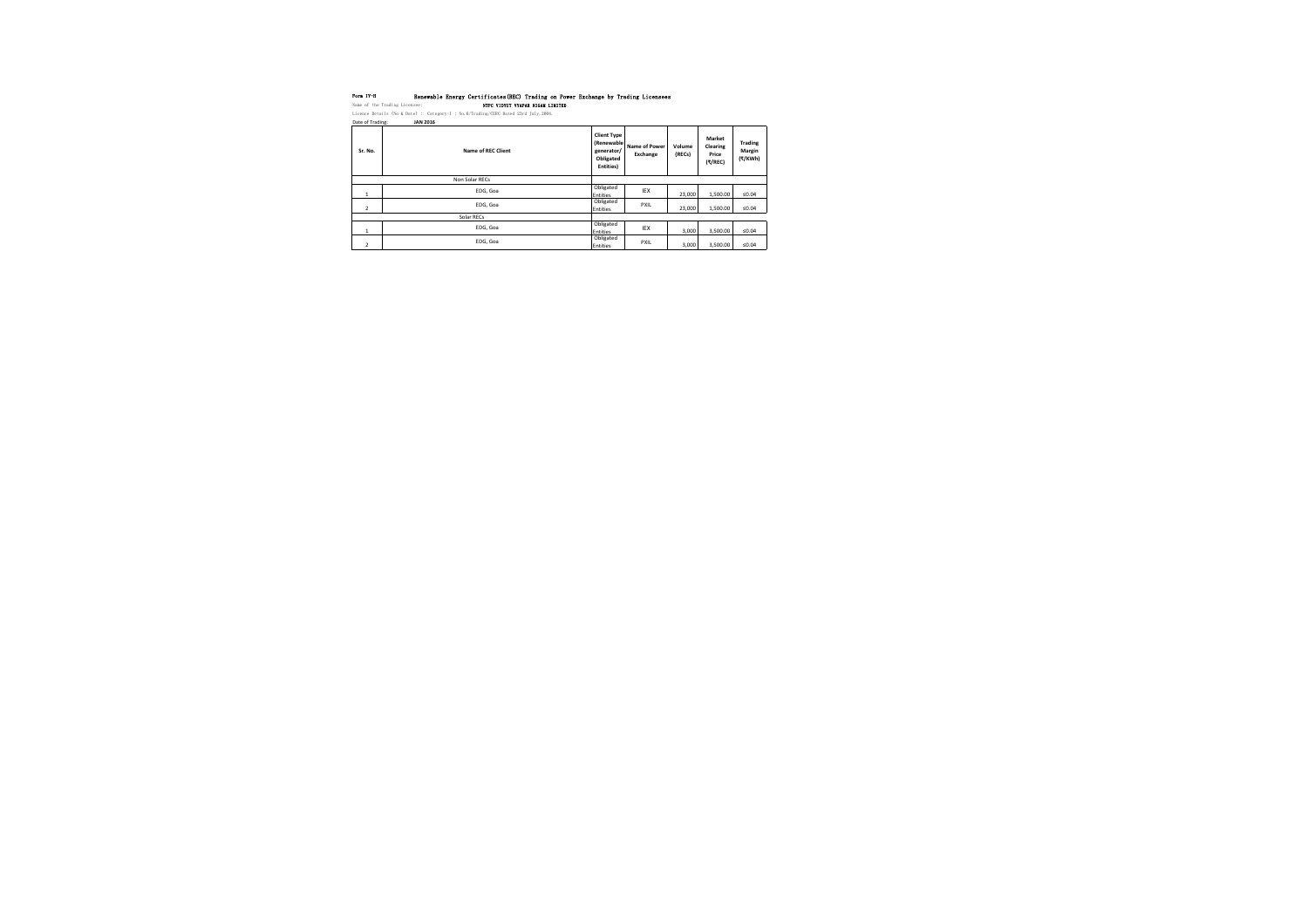| Form IV-I                                                                   |                 |  | Open Position of Inter-State Electric |  |
|-----------------------------------------------------------------------------|-----------------|--|---------------------------------------|--|
| Name of the Trading Licensee:                                               |                 |  | NTPC VIDYUT VYAPAR                    |  |
| Licence Details (No & Date) : Category-I ; No. $6/Trading/CERC$ Dated 23rd. |                 |  |                                       |  |
| Month:                                                                      | <b>JAN 2016</b> |  |                                       |  |

\* Price has to be reported separately for each contract.

### icity Contracts by Trading Licensees NAME OF TRADING AN  $d$  July, 2004.

| <b>IVIOHULE</b>                                  | JAIN CULD                                         |                                                         |                                  |                                        |  |  |  |  |
|--------------------------------------------------|---------------------------------------------------|---------------------------------------------------------|----------------------------------|----------------------------------------|--|--|--|--|
| Long Position of Trader (Purchased but not sold) |                                                   |                                                         |                                  |                                        |  |  |  |  |
| Sr.No                                            | <b>Date of Contract</b><br>(DD/MM/YYYY)           | Uncontracted tenure (Open Position) in<br>Days / Months | <b>Uncontracted Volume (Mus)</b> | <b>Purchase Price</b><br>$\int$ /kwh)* |  |  |  |  |
| 1                                                |                                                   |                                                         |                                  |                                        |  |  |  |  |
| 2                                                |                                                   |                                                         |                                  |                                        |  |  |  |  |
| 3                                                |                                                   |                                                         |                                  |                                        |  |  |  |  |
| 4                                                |                                                   |                                                         |                                  |                                        |  |  |  |  |
|                                                  | Short Position of Trader (Sale but not purchased) |                                                         |                                  |                                        |  |  |  |  |
| Sr.No                                            | <b>Date of Contract</b><br>(DD/MM/YYYY)           | Uncontracted tenure (Open Pesition) in<br>Days / Months | <b>Uncontracted Volume (Mus)</b> | <b>Purchase Price</b><br>$\int$ /kwh)* |  |  |  |  |
| 1                                                |                                                   |                                                         |                                  |                                        |  |  |  |  |
| 2                                                |                                                   |                                                         |                                  |                                        |  |  |  |  |
| 3                                                |                                                   |                                                         |                                  |                                        |  |  |  |  |
| 4                                                |                                                   |                                                         |                                  |                                        |  |  |  |  |
|                                                  |                                                   |                                                         |                                  |                                        |  |  |  |  |